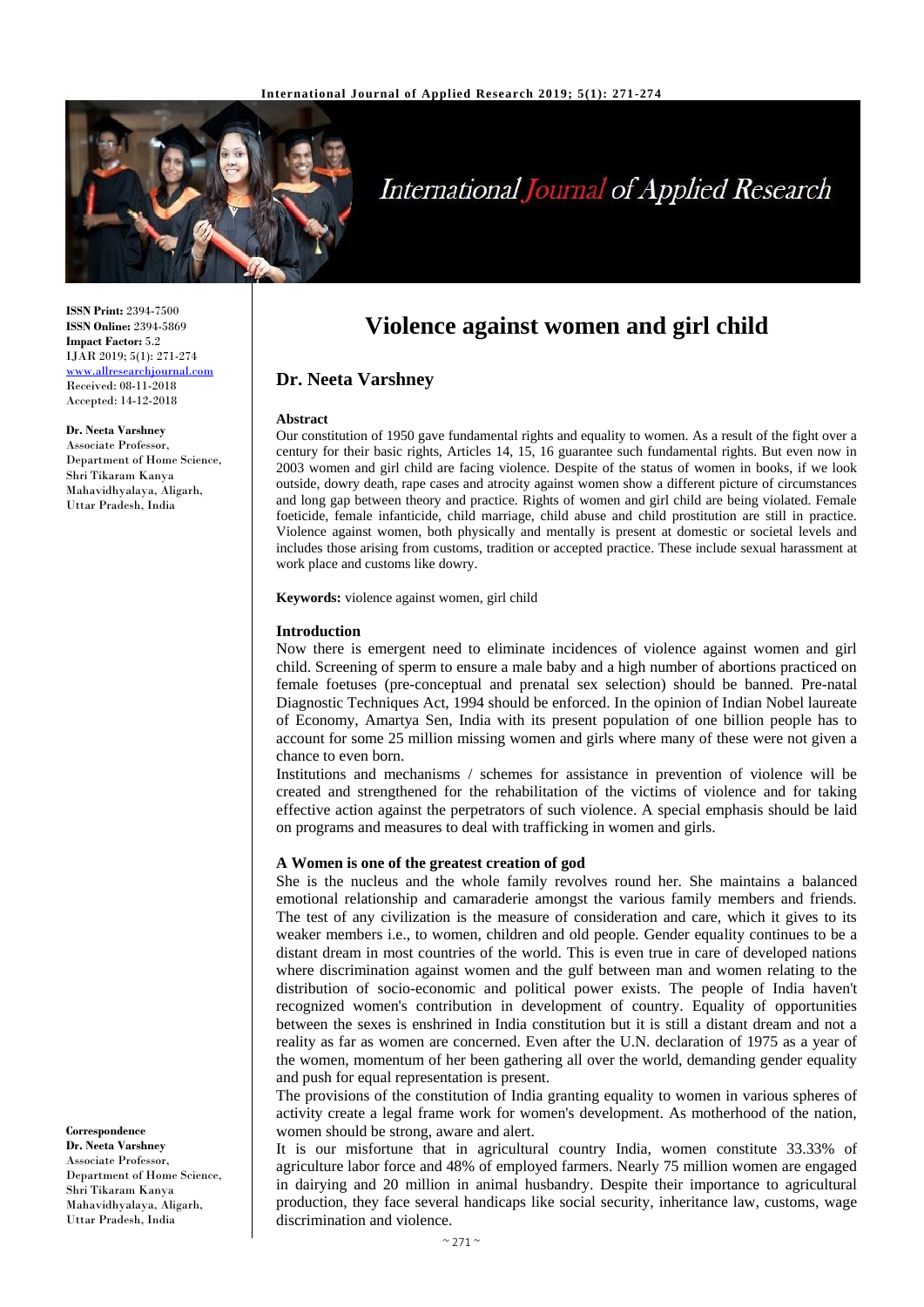- Per 5 minutes --- 1 death
- 300 deaths in one day during delivery
- 40% death in UP
- Per 34 minutes --- raped one woman
- Per 93 minutes --- murdered one woman
- Per 42 minutes --- sex exploitation

The focus of the world population day i.e., July 11, 2001 was on gender imbalance in our society. Violence is a part of it. As the census 2002 has revealed, the steady decline in the number of women is a matter of grave concern. Apart from the traditional neglect of the health and nutritional needs of girl child, the use of modern technology for foeticide and incidence of female infanticide in various posting parts of the country are a major social problem with serious adverse implication to the growth of our society. Only we can restore the balance by caring for our daughters as much as we do for our sons.

Violence against women and girl child can be studied in following categories:

- Physical violence rape, female infanticide
- Emotional & Mental torture at work place, house etc.
- Social violence
- Violence in political field

Among these, physical violence against women needs greatest concern today because it is evident everywhere in our country in form of decreasing sex ratio. It has been a matter of concern to the social workers, women's groups and various planners as to why is it that India has such an uneven composition of population.

#### **Some of the important reasons commonly put forward are**

- Neglect of the girl child resulting in their higher mortality at younger ages.
- Female infanticide.
- Male bias in the enumeration of population
- Sex selective female abortions

In order to check the sex selective female foeticide, Prenatal diagnostic techniques (Regulation, Prevention and Misuse) Act, 1994, was enacted and came into operation from 1st January 1996. Rules have also been framed and promulgated under the Act in 1996 and 1998.

## **This act says abortion is legal when**

- If it is done by registered doctor
- If continuing pregnancy is harmful for pregnant women
- **•** If pregnancy effect a woman mentally or physically
- **•** If there is risk of handicapped child
- If child to be born is a result of rape

#### **Some question to be answered by Society**

- Is female foeticide a measure of family planning?
- Is it better to kill girl child in womb than to suffer tortures of society?
- What are technical, social  $\&$  legal aspect of this problem?
- Is decreasing number of girls helpful in raising social status?
- If violence against girl child or female foeticide is not stopped then what will happen in future?
- If number of females is less then will pressure for reproduction increase on women?
- Reproductive death & disease will increase
- Health of children will be affected
- Population of women will get lesser
- Gang rape will increase
- Polygamy will increase
- Girls will not be safe
- In course of violence girls will be unsafe outside  $\&$ inside the home
- Dowry system will increase

#### **Physical violence**

Rape is an also a form of physical violence which affect women mentally, emotionally & physically. It is common in women of all ages, all socioeconomic levels and in all parts of world. Women are beaten at home by their husbands, inlaws etc.

### **Emotional violence**

Emotional & mental torture at work place & house etc. In home women are tortured emotionally by husbands for various reasons like money matters, sexual matters, egoproblems etc. At work place boss tortures emotionally his female employers. Sometimes women employers are harassed sexually at work places.

#### **Social violence**

Dowry, *sati pratha*, different traditions and customs etc. are form of sexual violence.

#### **Violence in political field**

The famous *tandoor kand* is an example of violence in political field. Many women are forced for illegal relationships under political influences.

## **According to National Policy**

The principal of gender equality is enshrined in the Constitution in its preamble, Fundamental Rights, Fundamental Duties and Directive Principles.

The Constitution not only grants rights to women but also empowers the state to adopt measures of positive discrimination in favor of women.

- From the fifth five Year Plan (1974-78) onwards, there has been a marked shift in the approach to women's issues from welfare to development. In recent years, the empowerment of women has been recognized as central issue in determining the status of women. The National Commission for Women was set up by an Act of Parliament in 1990 to safeguard the right and legal entitlements of women.
- India has also ratified various international conventions and human right instruments committing to secure equal rights of women,
- Gender disparity manifests itself in various forms, the most obvious being the trend of continuously declining female ratio in the population in the last few decades. Social stereotyping and violence at the domestic and societal levels are some of the other manifestations. Discrimination against girl children, adolescent girl and women persists in parts of the country.
- The underlying causes of gender inequality are related to social and economic structure, which is based on informal and formal norms, and practices.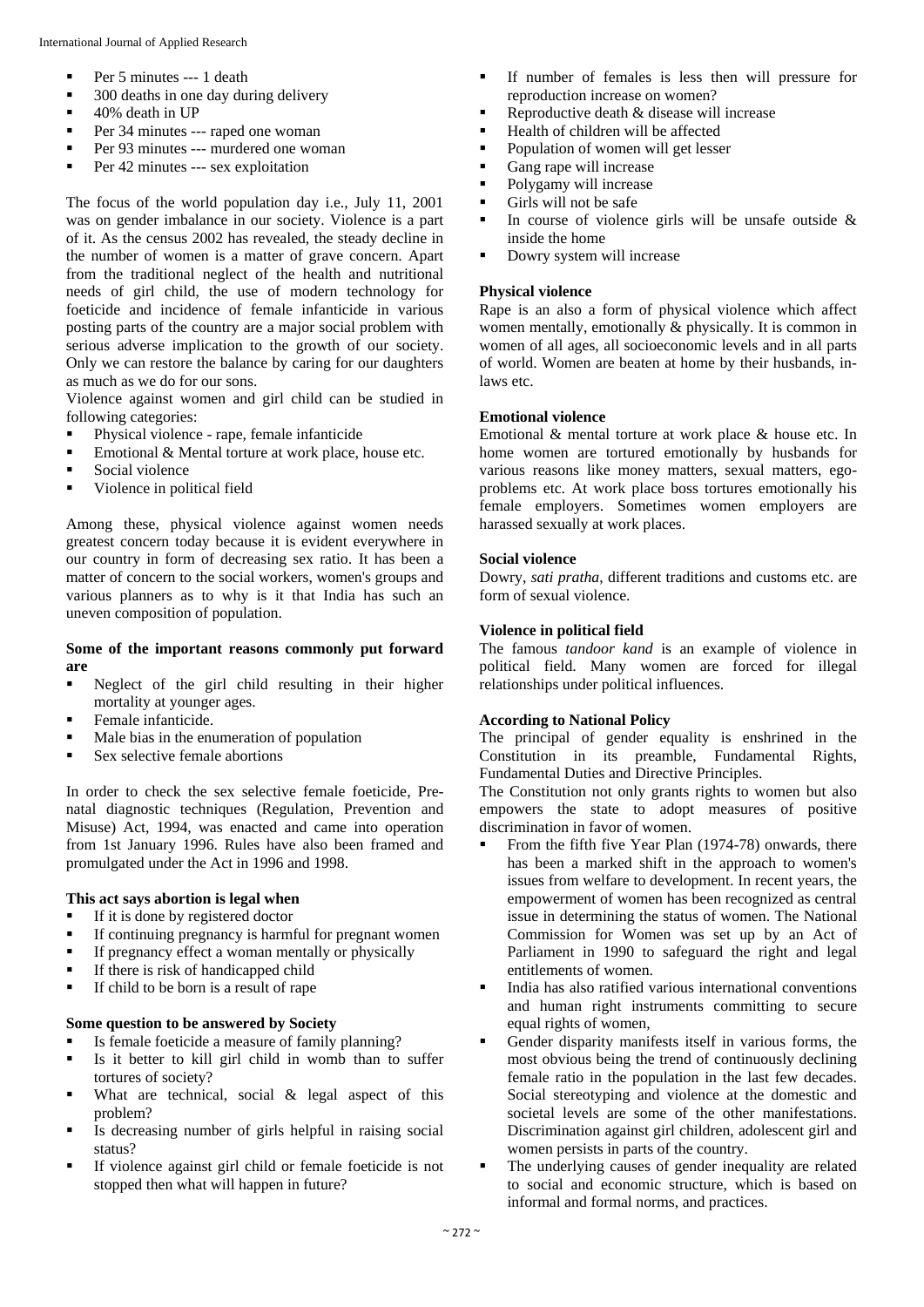#### **Judicial legal systems**

Legal-judicial system will be made more responsive and gender sensitive to women's needs, especially in cases of domestic violence and personal assault. New laws will be enacted and existing laws reviewed to ensure that justice is quick and the punishment meted out to the culprits is commensurate with severity of the offence.

#### **Violence against women**

All form of against women, physical and mental, whether at domestic or societal levels, including those arising from customs, traditions or accepted practices shall be dealt with effectively with a view to eliminate its incidence. Institutions and mechanisms/schemes for assistance will be created and strengthened for prevention of such violence, including sexual harassment at work place and customs like dowry for the rehabilitation of the victims of violence and for taking effective action against the perpetrators of such emphasis violence. A special will also be laid on programs and measures to deal with trafficking in women and girls.

### **Rights of the Girl child**

All forms of discrimination against the girl child and violence of her rights shall be eliminated by undertaking strong measures; both preventive and punitive within and outside the family. These would relate specifically to strict enforcement of laws against prenatal-sex selection and practices of family foeticide, female infanticide, child marriage, child abuse and child prostitution etc. Removal of discrimination in the treatment of the girl child within the family outside and projection of a positive image of the girl child will be actively fostered. There will be special emphasis on the needs of girl child and earmarking of substantial investments in the areas relating to food and nutrition, health and education, and in vocational education. In implementing programs for eliminating child labor, there will be a special focus on girl children.

## **Legislation**

The existing structure will be reviewed and additional legislation measures taken by identified departments to implement the policy. This will also involve a review of all existing laws including personal, customary and tribal laws, subordinate legislation, and related rules as well as executive and administrative regulations to eliminate all gender discriminatory references. The process will be planned over a time period 2000-2003. The specific measures required would be evolved through a consultation process involving civil society, national Commission for Women and department of Women and child Development. In appropriate cases the consultation process would be widened to include other stakeholders too.

- Effective implementation of legislation would be promoted by involving civil and society and community. Appropriate change in legislation will be undertaken, if necessary.
- In addition, following other specific measures will be necessary to implement the legislation effectively.
- a) Strict enforcement of all relevant legal provisions and speedy redressal of grievances will be ensured, with a special focus on violence and gender related atrocities;
- b) Measures to prevent and punish sexual harassment at the place of work, protection for women workers in the organization/unorganized sector and strict enforcement

of relevant laws such as Equal Remuneration Act will be undertaken.

- c) Crimes against women, their incidence, prevention, investigation, detection and prosecution will be regularly reviewed at all Crime Review fora and Conferences at the Central, State and District levels. Recognized, local and voluntary organizations will be authorized to lodge complaints and facilitate registration, investigations and legal proceeding related to violence and atrocities against girls and women.
- d) Women Police Stations including Women's Cell, family courts, *Mahila* Courts, Counselling Centers, Legal Aid Centers and *Nyaya Panchayats* will be strengthened and expanded to eliminate violence and atrocities against women.
- e) Widespread dissemination of information on all aspects of legal rights, human rights and other entitlements of women, through specially designed legal literacy programs and rights information programs will be done.

#### **References**

- 1. Acosta M. Collecting Evidence for Domestic and Sexual Assault: Highlighting Violence against Women in Health Care System Interventions. International Journal of Gynecology and Obstetrics. 2002;78(1):S99- 104.
- 2. Bloom Shelah S. Violence Against Women and Girls: A Compendium of Monitoring and Evaluation Indicators: Measures Evaluation & IGWG, 2008.
- 3. Bott S, Morrison A, Ellsberg M. Addressing Violence against Women in Middle and Low-Income Countries: A Multi-Sectoral Approach. Washington, D C.: World Bank.
- 4. Brown D, Butchart A, Harvey A, Bartolomeo K, Meddings D, Sminkey L. Third Milestones of a Global Campaign for Violence Prevention Report 2007. Geneva, Switzerland: WHO, 2007.
- 5. Caretta C. Domestic Violence: A Worldwide Exploration. Journal of Psychological Nursing. 2008;46(3):26-35.
- 6. Chandrasekaran V, Krupp K, George R, Madhivanan P, *et al*. Determinants of domestic violence among women attending and Human Immunodeficiency Virus Voluntary Counseling and Testing Center in Bangalore, India. Indian Journal of Medical Sciences. 2007;61(5):253-262.
- 7. Chaudhuri P. Sexual Harassment in the Workplace: Experiences of Women in the Health Sector." Health and Population Innovation Fellowship Program Working Paper no. 1. New York: Population Council.
- 8. Colombini C. Forthcoming. Towards an Integrated Health-Sector Response to Violence against Women: An Analysis of State-Level Responses in Malaysia. London, UK: London School of Hygiene and Tropical Medicine. PhD T, 2006.
- 9. Cook R, *et al*. Caring for Victims of Sexual Abuse. International Journal of Gynecology and Obstetrics. Thesis. 2005;91(2):194-199.
- 10. Dunne M, *et al*. Gender Violence in Schools. Background Paper for UNESCO-EFA Monitoring Report, 2003.
- 11. IIPS, Macro. National family Health Survey (NFHS-2), 1998-99: India. Mumbai: International Institute for Population Sciences, 2000.